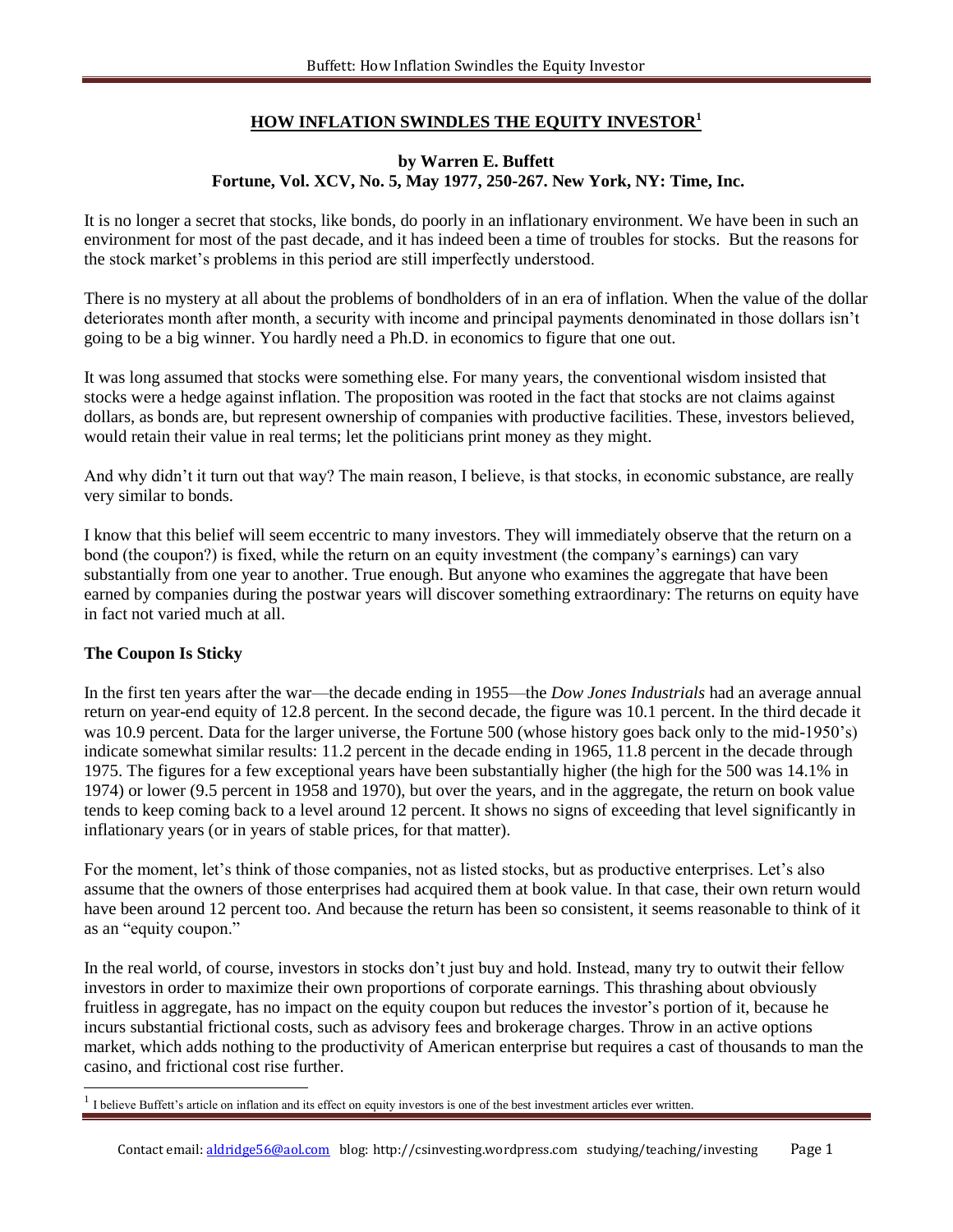### **Stocks Are Perpetual**

It is also true in the real world investors in stocks don't usually get to buy at book value. Sometimes they have been able to buy in below book: usually, however, they've had to pay more than book, and more about these relationships later. Meanwhile, let's focus on the main point: as inflation has increased, the return on equity capital has not. Essentially, those who buy equities receive securities with an underlying fixed return—just like those who buy bonds. Of course, there are some important differences between the bond and stock forms. For openers, bonds eventually come due. It may require a long wait, but eventually the bond investor gets to renegotiate the terms of his contract. If current and prospective rates of inflation make his old coupon look inadequate, he can refuse to play further unless coupons currently being offered rekindle his interest. Something of this sort has been going on in recent years.

Stocks, on the other hand, are *perpetual*. They have a maturity date of infinity. Investors in stocks are stuck with whatever return corporate America happens to earn. If corporate America is destined to earn 12 percent, then that is the level investors must learn to live with. As a group, stock investors can neither opt out nor renegotiate. In the aggregate, their commitment is actually increasing. Individual companies can be sold or liquidated, and corporations can repurchase their own shares; on balance, however, new equity flotation's and retained earnings guarantee that the equity capital locked up in the corporate system will increase.

So, score one for the bond form. Bond coupons eventually will be renegotiated; equity "coupons" won't. It is true, of course, that for a long time a 12 percent coupon did not appear in need of a whole lot of correction.

### **The Bondholder Gets It in Cash**

There is another major difference between the garden variety of bond and our new exotic 12 percent "equity" bond" that comes to the Wall Street costume ball dressed in a stock certificate.

In the usual case, a bond investor receives his entire coupon in cash is left to reinvest it as best he can. Our stock investor's equity coupon, in contrast, is partially retained by the company and is reinvested at whatever rates the company happens to be earning. In other words, going back to our corporate universe, part of the 12 percent earned annually is paid out in dividends and the balance is put right back into the universe to earn 12 percent also.

### **The Good Old Days**

This characteristic of stocks—the reinvestment of part of the coupon--can be good or bad news, depending on the relative attractiveness of that 12 percent. The news was very good indeed in the 1950's and early 1960's. With bonds yielding only 3 or 4 percent, the right to reinvest automatically a portion of the equity coupon at 12 percent was of enormous value. Note that investors could not just invest their own money and get that 12 percent return. Stock prices in this period ranged far above book value, and investors were prevented by the premium prices they had to pay from directly extracting out of the underlying corporate universe whatever rate that universe was earning. You can't pay far above par for a 12 percent bond and earn 12 percent for yourself.

But on their retained earnings, investors *could* earn 12 percent. In effect, earnings retention allowed investors to buy at book value part of an enterprise that, in the economic environment then existing, was worth a great deal more than book value.

It was a situation that left very little to be said for cash dividends and a lot to be said for earnings retention. Indeed, the more money that investors thought likely to be reinvested as the 12 percent rate, the more valuable they considered their reinvestment privilege, and the more they were willing to pay for it. In the early 1960's, inventors eagerly paid top-scale prices for electric utilities situated in growth areas, knowing that these companies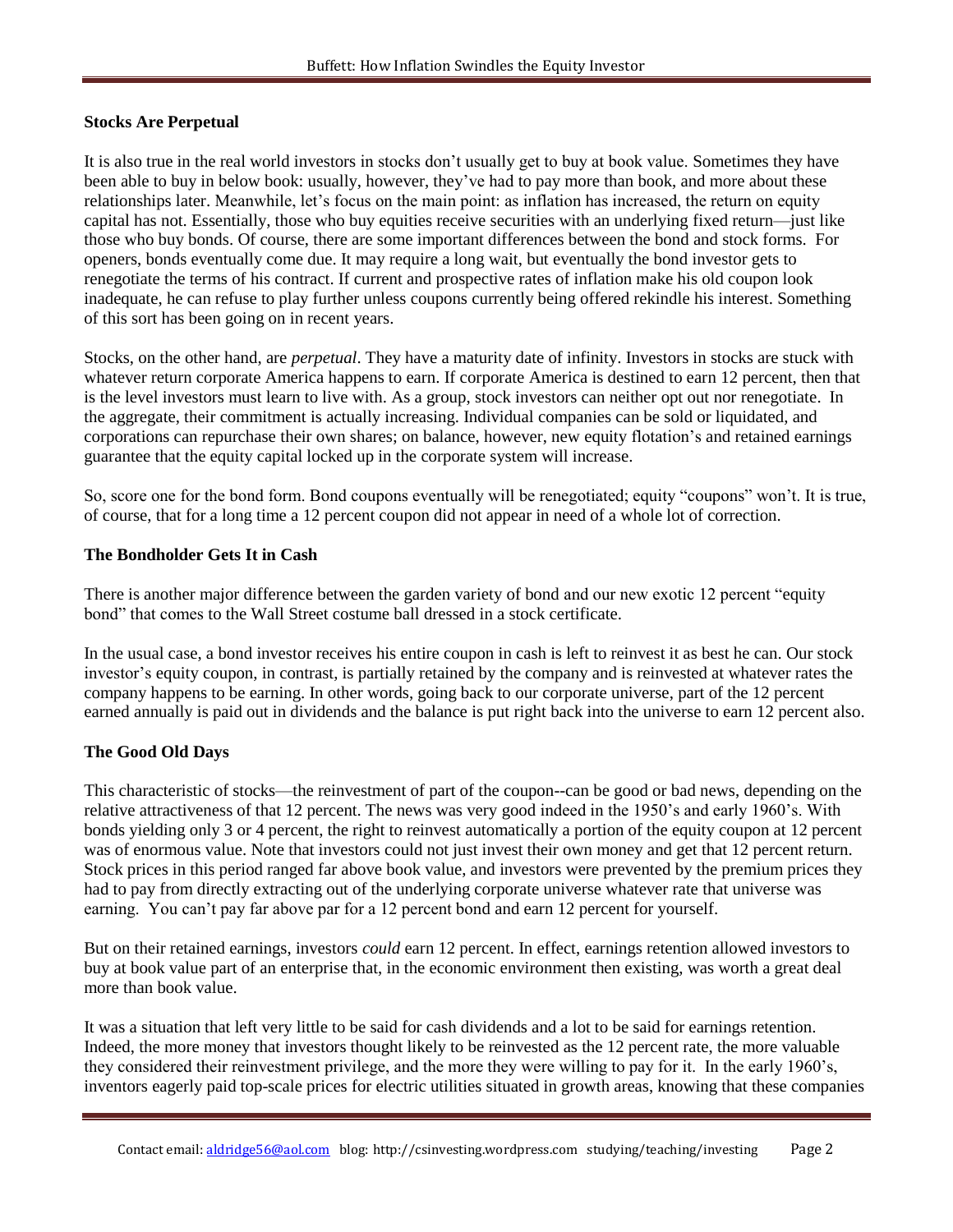had the ability to reinvest very large proportions of their earnings. Utilities whose operating environment dictated a larger cash payout rated lower prices.

If, during this period, a high-grade, non callable, long-term bond with a 12 percent coupon had existed, it would have sold far above par. And if it were a bond with a further unusual characteristic—which was that most of the coupon payments could be automatically reinvested at par in similar bonds—the issue would have commanded an even greater premium. In essence, growth stocks retaining most of their earnings represented just such a security. When their reinvestment rate on the added equity capital was 12 percent while interest rates generally were around 4 percent, investors became very happy—and, of course, they paid happy prices.

### **Heading for the Exits.**

Looking back, stock investors can think of themselves in the 1946-66 period as having been ladled a truly bountiful triple dip. First, they were the beneficiaries of any underlying corporate return on equity that was far above prevailing interest rates. Second, a significant portion of that return was reinvested for them at rates that were otherwise unattainable. And third, they were afforded an escalating appraisal of underlying equity capital as the first two benefits became widely recognized. This third dip meant that, on top of the basic 12 percent or so earned by corporation on their equity capital, investors were receiving a bonus as the Dow Jones Industrials increased in price from 133 percent of book value in 1946 to 220 percent in 1966. Such a marking-up process temporarily allowed investors to achieve a return that exceeded the inherent earning power of the enterprises in which they had invested.

This heaven-on-earth situation finally was "discovered" in the mid-1960's by many major investing institutions. But just in as these financial elephants began trampling on one another in their rush to equities, we entered an era of accelerating inflation and higher interest rates. Quite logically, the marking-up process began to reverses itself. Rising interest rates ruthlessly reduced the value of all existing fixed coupon investments. And as long-term corporate bond rates began moving up (eventually reaching the 10 percent area), both the equity return of 12 percent and the reinvestment "privilege" began to look different.

Stocks are quite properly thought of as riskier than bonds. While that equity coupon is more or less fixed over periods of time, it does fluctuate somewhat from year to year. Investor's attitudes about the future can be affected substantially, although frequently erroneously, by those yearly changes. Stocks are also riskier because they come equipped with infinite maturities. (Even your friendly broker wouldn't have the nerve to peddle a 100-year bond, if he had any available, as "safe.") Because of the additional risk, the natural reaction of investors is to expect an equity return that is comfortable above the bond return—and 12 percent on equity versus, say, 10 percent on bonds issued buy the same corporate universe does not seem to qualify as comfortable. As the spread narrows, equity investors start looking for the exits.

But, of course, as a group they can't get out. All they can achieve is a lot of movement, substantial frictional costs, and a new, much lower level of valuation, reflecting the lessened attractiveness of the 12 percent equity coupon under inflationary conditions. Bond investors have had a succession of shocks over the past decade in the course of discovering that there is not magic attached to any given coupon level: at 6 percent, or 8 percent, or 10 percent, bonds can still collapse in price. Stock investors, who are in general not aware that they too have a "coupon," are still receiving their education on this point.

# **Five Ways to Improve Earnings.**

Must we really view that 12 percent equity coupon as immutable? Is there any law that says the corporate return on equity capital cannot adjust itself upward in response to a permanently higher average rate of inflation?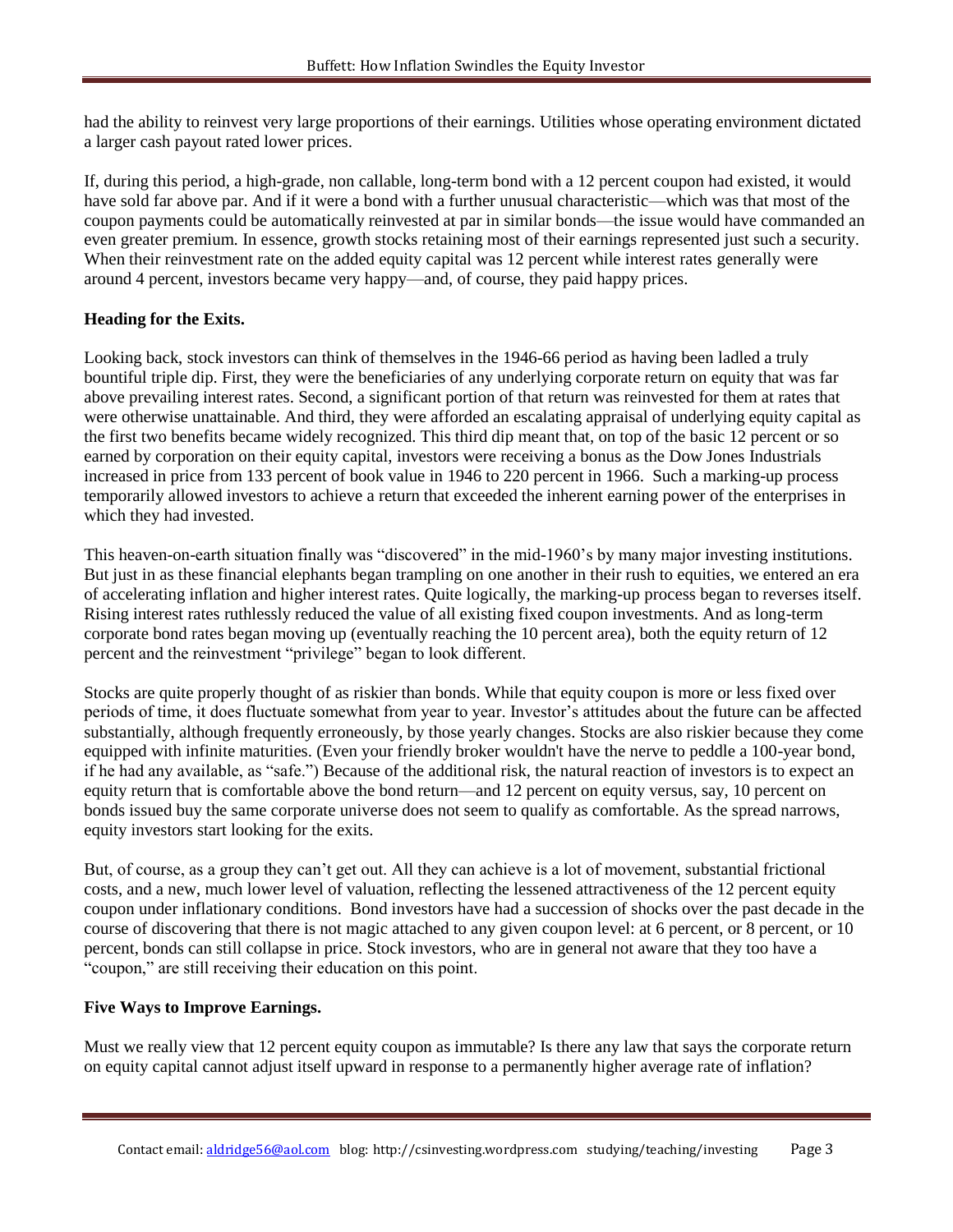There is no law, of course. On the other hand, corporate America cannot increase earnings by desire or decree. To raise that return on equity, corporations would need at least one of the following:

(1) an increase in turnover, i.e., in the ratio between sales and total assets employed in the business;

- (2) cheaper leverage;
- (3) more leverage;
- (4) lower income taxes;
- (5) wider operating margins on sales.

And that's it. There simply are no other ways to increase returns on common equity. Let's see what can be done with these.

We'll begin with *turnover*. The three major categories of assets we have to think about for this exercise is accounts receivable, inventories and fixed assets such as plants and machinery.

Accounts receivable go up proportionally as sales go up, whether the increase in dollar sales is produced by more physical volume or by inflation. No room for improvement here.

With inventories, the situation is not quite so simple. Over the long-term, the trend in unit inventories may be expected to follow the trend in unit sales. Over the short term, however, the physical turnover rate may bob around because of special influences—e.g., cost expectations, or bottlenecks.

The use of last-in, first out (LIFO) inventory-valuation methods serves to increase the reported turnover rate during inflationary times. When dollar sales are rising because of inflation, inventory valuations of a LIFO company either will remain level (if unit sales are not rising) or will trail the rise in dollar sales (if unit sales are rising). In either case, dollar turnover will increase.

During the early 1970's, there was a pronounced swing by corporations toward LIFO accounting which has the effect of lowering a company's reported earnings and tax bills). The trend now seems to have slowed. Still, the existence of a lot of LIFO companies, plus the likelihood that some others will join the crowd, ensures some further increase in the reported turnover of inventory.

### **The Gains Are Apt to be Modest**

In the case of fixed assets, any rise in the inflation rate, assuming it affects all products equally, will initially have the effect of increasing turnover. That is true because sales will immediately reflect the new price level, while the fixed-asset account will reflect the change only gradually, i.e., as existing assets are retired and replaced at the new prices. Obviously, the more slowly a company goes about this replacement process, the more the turnover ratio will rise. The action stops, however, when a replacement cycle is completed. Assuming a constant rate of inflation, sales and fixed assets will then begin to rise in concert at the rate of inflation.

To sum up, inflation will produce some gains in turnover ratios. Some improvement would be certain because of LIFO, and some would be possible (if inflation accelerates) because of sales rising more rapidly than fixed assets. But the gains are apt to be modest and not of a magnitude to produce substantial improvement in returns on equity capital. During the decade ending in 1975, despite generally accelerating inflation and the extensive use of LIFO accounting, the turnover ratio of the Fortune 500 went only from 1.18/1 to 1.29/1.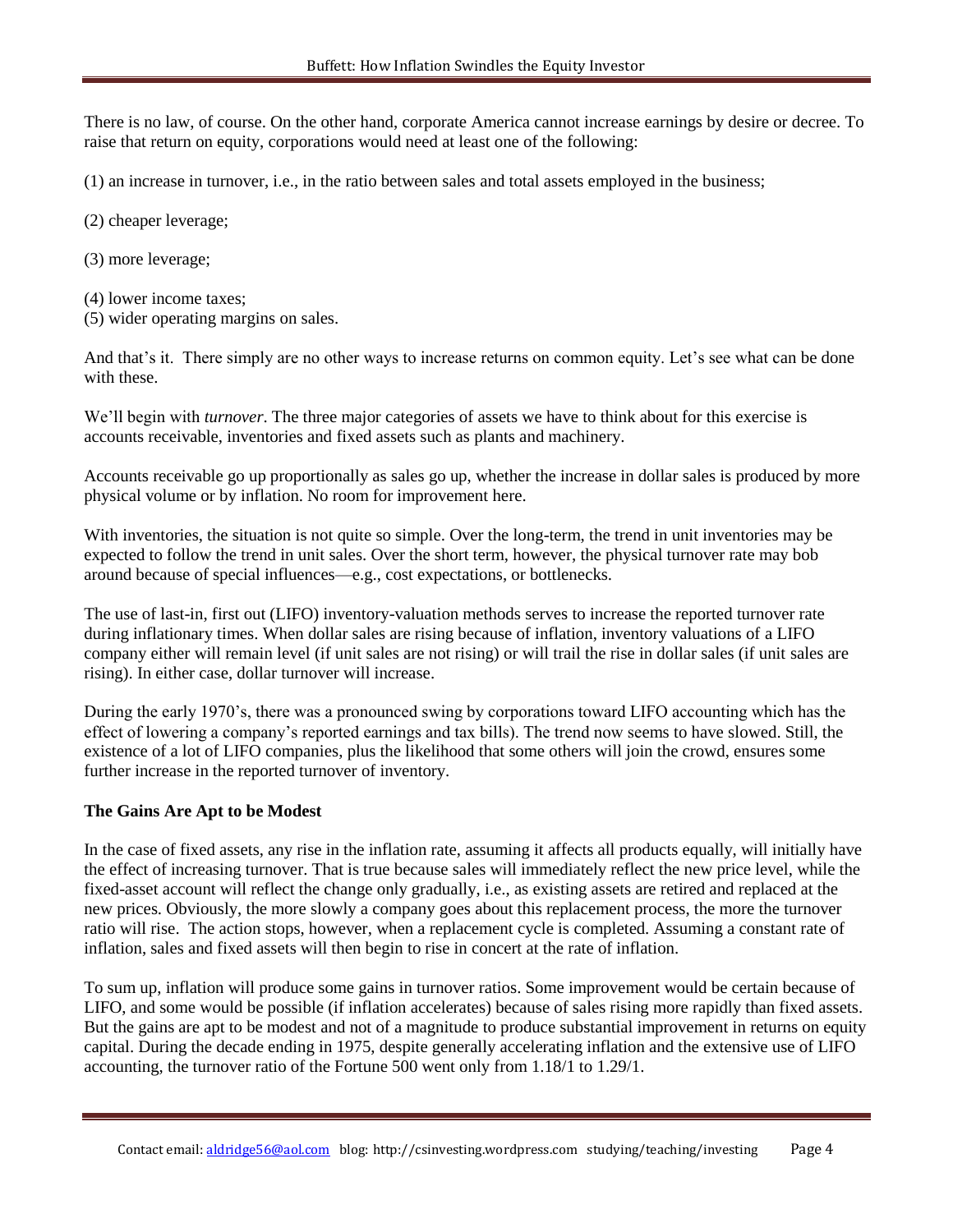*Cheaper leverage?* Not likely. High rates of inflation generally cause borrowing to become dearer, not cheaper. Galloping rates of inflation create galloping capital needs; and lenders, as they become increasingly distrustful of long-term contracts, become more demanding. But even if there is no further rise in interest rates, leverage will be getting more expensive because the average cost of the debt now on corporate books is less than would be the cost of replacing it. And replacement will be required as the existing debt matures. Overall, then, future changes in the cost of leverage seem likely to have a mildly depressing effect on the return on equity.

*More leverage?* American business already has fired many, if not most, of the more-leverage bullets once available to it. Proof of that proposition can be seen in some other Fortune 500 statistics: in the twenty years ending in 1975, stockholders' equity as a percentage of total assets declined for the 500 from 63 percent to just under 59%. In other words, each dollar of equity capital now is leveraged much more heavily than it used to be.

# **What the Lenders Learned**

An irony of inflation-induced financial requirement is that the highly profitable companies—generally the best credits-require relatively little debt capital. But the laggards in profitability never can get enough. Lenders understand this problem much better than they did a decade ago—and are correspondingly less willing to let capital-hungry, low-profitability enterprises leverage themselves to the sky.

Nevertheless, given inflationary conditions, many corporations seem sure in the future to turn to still more leverage as a means of shoring up equity returns. Their managements will make that move because they will need enormous amounts of capital—often merely to do the same physical volume of business—and will wish to get it without cutting dividends or making equity offerings that, because of inflation, are not apt to shape up as attractive. Their natural response will be to heap on debt, almost regardless of cost. They will tend to behave like those utility companies that argued over an either of a point in the 1960's and were grateful to find 12 percent debt financing in 1974.

Added debt at present interest rates, however, will do less for equity returns than did added debt at 4 percent rates in the early 1960's. There is also the problem that higher debt ratios cause credit ratings to be lowered, creating a further rise in interest costs.

So that is another way, to be added to those already discussed, in which the cost of leverage will be rising. In total, the higher costs of leverage are likely to offset the benefits of greater leverage.

Besides, there is already far more debt in corporate America than is conveyed by conventional balance sheets. Many companies have massive pension obligations geared to whatever pay levels will be in effect when present workers retire. At the low inflation rates of 1955-56, the liabilities arising from such plans were reasonably predictable. Today, nobody can really know the company's ultimate obligation. But if the inflation rate averages 7 percent in the future, a twenty-five-year-old employee who is now earning \$12,000, and whose raises do no more than match increases in living costs, will be making \$180,000 when he retires at sixty-five.

Of course, there is a marvelously precise figure in many annual reports each year, purporting to be the unfunded pension liability. If that figure were really believable, a corporation could simply ante up that sum, add to it the existing pension-fund assets, turn the total amount over to any insurance company, and have it assume all the corporation's present pension liabilities. In the real world, alas, it is impossible to find an insurance company willing even to listen to such a deal.

Virtually every corporate treasurer in America would recoil at the idea of issuing a "cost-of-living" bond—a noncallable obligation with coupons tied to a price index. But through the private pension system, corporate America has in fact taken on a fantastic amount of debt that is the equivalent of such a bond.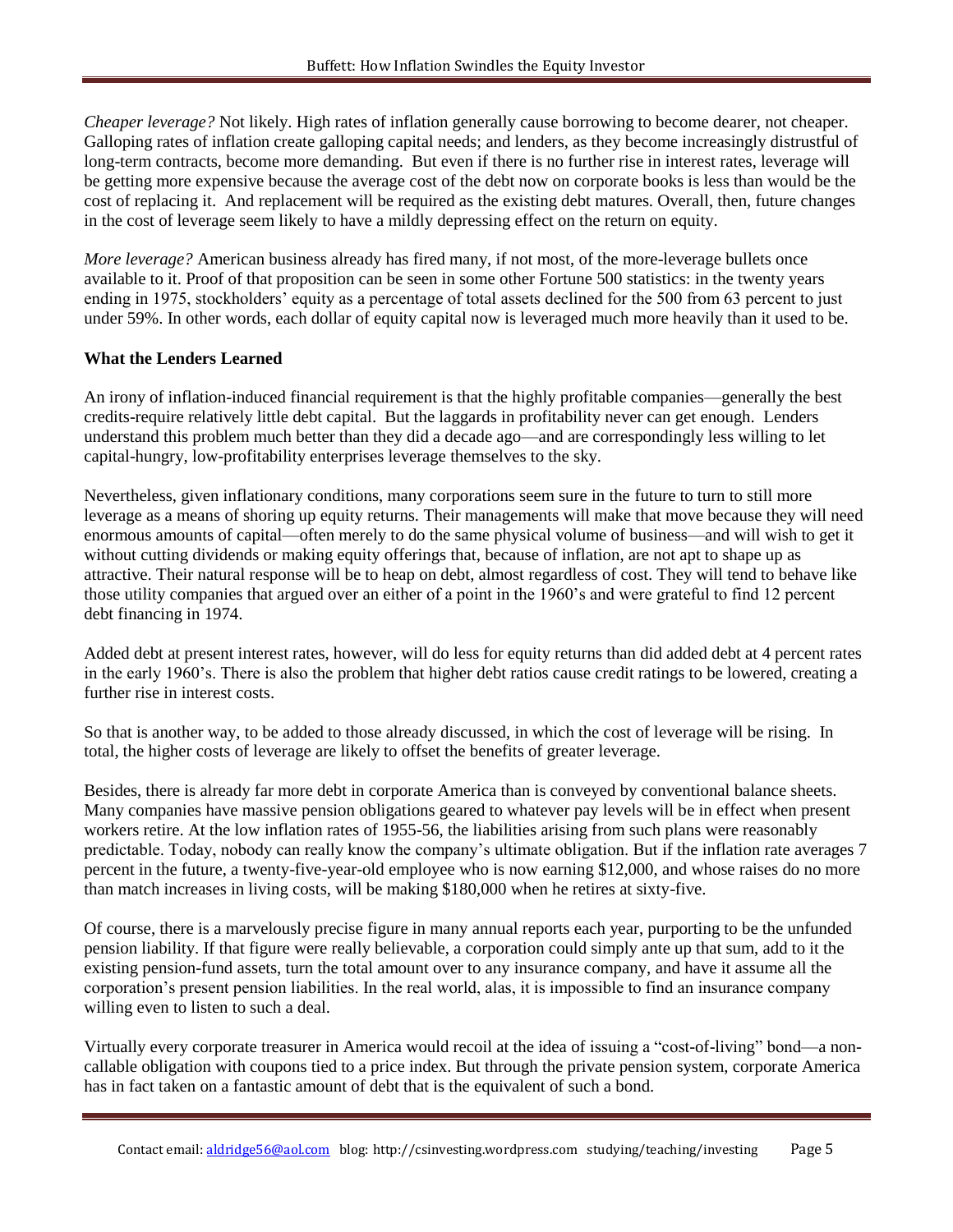More leverage, whether through conventional debt or unbooked and indexed "pension debt," should be viewed with skepticism by shareholders. A 12 percent return from an enterprise that is debt-free is far superior to the same return achieved by a business hocked to its eyeballs which means that today's 12 percent equity returns may will be less valuable than the 12 percent returns of twenty years ago.

### **More Fun in New York**

Lower corporate income taxes seem unlikely. Investors in American corporations already own what might be thought of as a Class D stock. The Class A, B, and C stocks are represented by the income-tax claims of the federal, state, and municipal governments. It is true that these "investors" have no claim on the corporation's assets; however, they get a major share of the earnings, including earnings generated by the equity buildup resulting from retention of part of the earnings owned by the Class D shareholders.

A further charming characteristic of these wonderful Class A, B, and C stocks is that their share of the corporation's earning can be increased immediately, abundantly, and without payment by the unilateral vote of any one of the "stockholder" classes, e.g., by congressional action in the case of the Class A. To add to the fun, one of the classes will sometimes vote to increase its ownership share in the business retroactively—as companies operating in New York discovered to their dismay in 1975. Whenever the Class A, B, or C "stockholder" vote themselves a larger share of the business, the portion remaining for Class D—that's the one held by the ordinary investor—declines.

Looking ahead, it seems unwise to assume that those who control the A, B, and C shares will vote to reduce their own take over the long run. The Class D shares probably will have to struggle to hold their own.

### **Bad News from the FTC**

The last of our five possible sources of increased returns on equity is *wider operating margins on sales*. Here is where some optimists would hope to achieve major gains. There is no proof that they are wrong. But there are only 100 cents on the sales dollar and a lot of demands on that dollar before we get to the residual, pretax profits. The major claimants are labor, raw materials, energy, and various non-income taxes. The relative importance of these costs hardly seems likely to decline during an age of inflation.

Recent statistical evidence, furthermore, does not inspire confidence in the proposition that margins will widen in a period of inflation. In the decade ending in 1965, a period of relatively low inflation, the universe of manufacturing companies reported on quarterly by the Federal Trade Commission had an average annual pretax margin on sales of 8.6 percent. In the decade ending in 1975, the average margin was 8 percent. Margins were down, in other words, despite a very considerable increase in the inflation rate.

If business was able to base its prices on replacement costs, margins would widen in inflationary periods. But the simple fact is that most large businesses, despite a widespread belief in their market power, just don't manage to pull it off. Replacement cost accounting almost always shows that corporate earnings have declined significantly in the past decade. If such major industries as oil, steel, and aluminum really have the oligopolistic muscle imputed to them, one can only conclude that their pricing policies have been remarkably restrained.

There you have the complete lineup: five factors that can improve returns on common equity, none of which, by my analysis, are likely to take use very far in that direction in periods of high inflation. You may have emerged from this exercise more optimistic than I am. But remember, returns in the 12 percent area have been with us a long time.

#### **The Investor's Equation the dollar**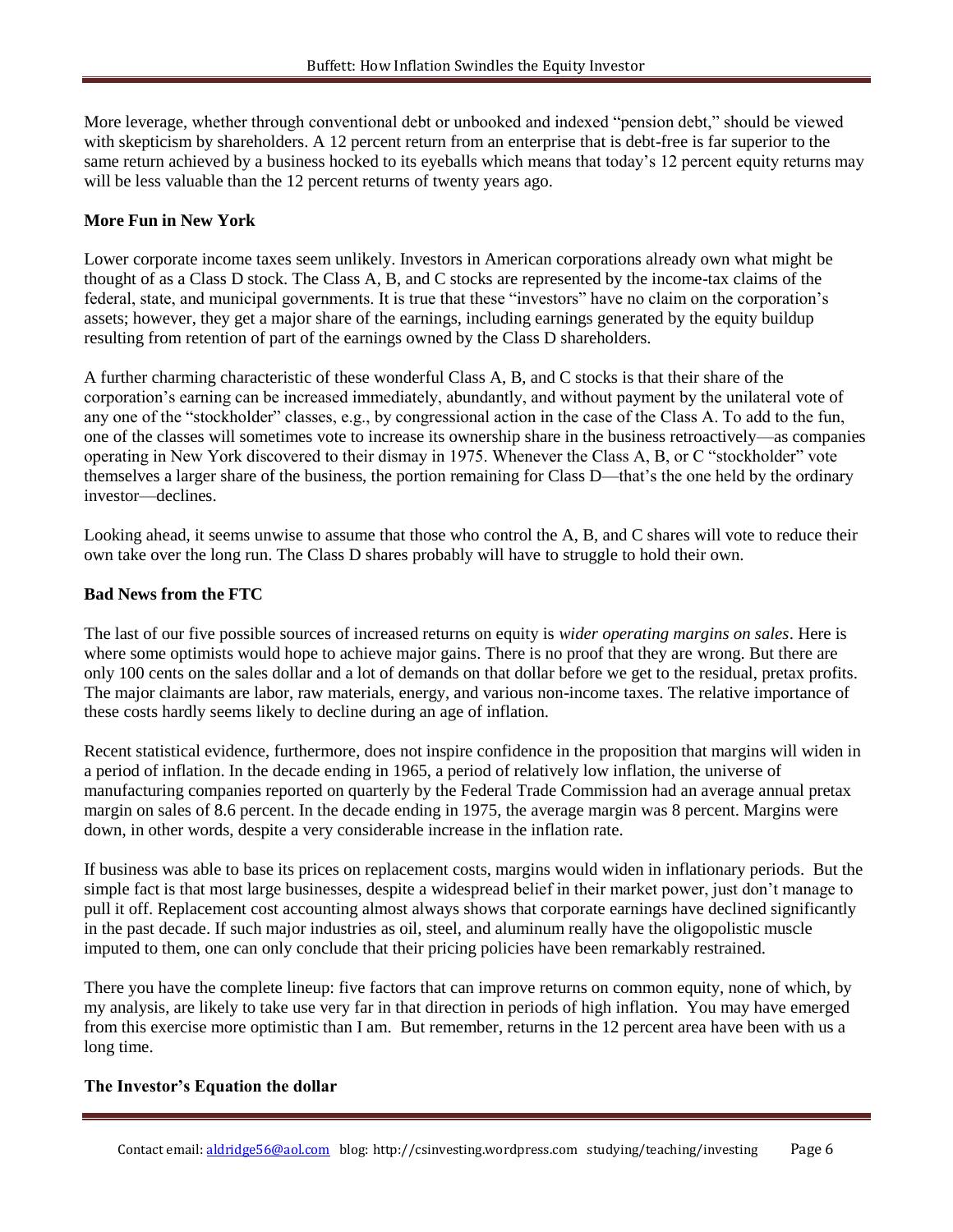Even if you agree that the 12 percent equity coupon is more or less immutable, you still may hope to do well with it in the years ahead. It's conceivable that you will. After all, a lot of investors did well with it for a long time. But your future results will be governed by three variables: the relationship between book value and market value, the tax rate, and the inflation rate.

Let's wade through a little arithmetic about book and market value. When stocks consistently sell at book value, it's all very simple. If a stock has a book value of \$100 and also an average market value of \$100, 12 percent earnings by business will produce a 12 percent return for the investor (less those frictional costs, which we'll ignore for the moment). If the payout ratio is 50 percent, our investor will get \$6 via dividends and a further \$6 from the increase in the book value of the business, which will, of course, be reflected in the market value of his holdings.

If the stock sold at 150 percent of book value, the picture would change. The investor would receive the same \$6 cash dividend, but it would now represent only a 4 percent return on his \$150 cost. The book value of the business would still increase by 6 percent (to \$106) and the market value of the investor's holdings, valued consistently at 150 percent of book value, would similarly increase by 6 percent to (\$159). But the investor's total return, i.e., from appreciation plus dividends, would be only 10 percent versus the underlying 12 percent earned by the business.

When the investor buys in below book value, the process is reversed. For example, if the stock sells at 80 percent of book value, the same earnings and payout assumptions would yield 7.5 percent from dividends (\$6 on an \$80 prices) and 6 percent from appreciation—a total return of 13.5 percent. In other words, you would do better buy buying at a discount rather than a premium, just as common sense would suggest.

During the postwar years, the market value of the Dow Jones industrials has been as low at 84 percent of book value (in 1974) and as high as 232 percent (in 1965); most of the time the ratio has been well over 100 percent. (Early this spring, it was around 110 percent.) Let's assume that in the future the ratio will be something close to 100 percent—meaning that investors in stocks would earn the full 12 percent. At least, they could earn that figure before taxes and before inflation.

### **7 Percent after Taxes**

How large a bite might taxes take out of the 12 percent? For individual investors, it seems reasonable to assume that federal, state, and local income taxes will average perhaps 50% on dividends and 30 percent on capital gains. A majority of investors may have marginalized rates somewhat below these, but many with larger holdings will experience substantially higher rates. Under the new tax law, as *Fortune* observed last month, a high-income investor in a heavily taxed city could have a marginal rate on capital gains as high as 56 percent. (See "The Tax Practioners Act of 1976."

So let's also assume, in line with recent experience, that corporations earning 12 percent on equity pay out 5 percent in cash dividends (2.5% after tax). And retain 7 percent, with those retained earnings producing a corresponding market-value growth (4.9 percent after the 30 percent tax). The after-tax return, then, would be 7.4 percent. Probably this should be rounded down to about 7 percent to allow for frictional costs. To push our stocksas-disguised-bonds thesis one notch further, then, stocks might be regarded as the equivalent, for individuals, of 7 percent tax-exempt perpetual bonds.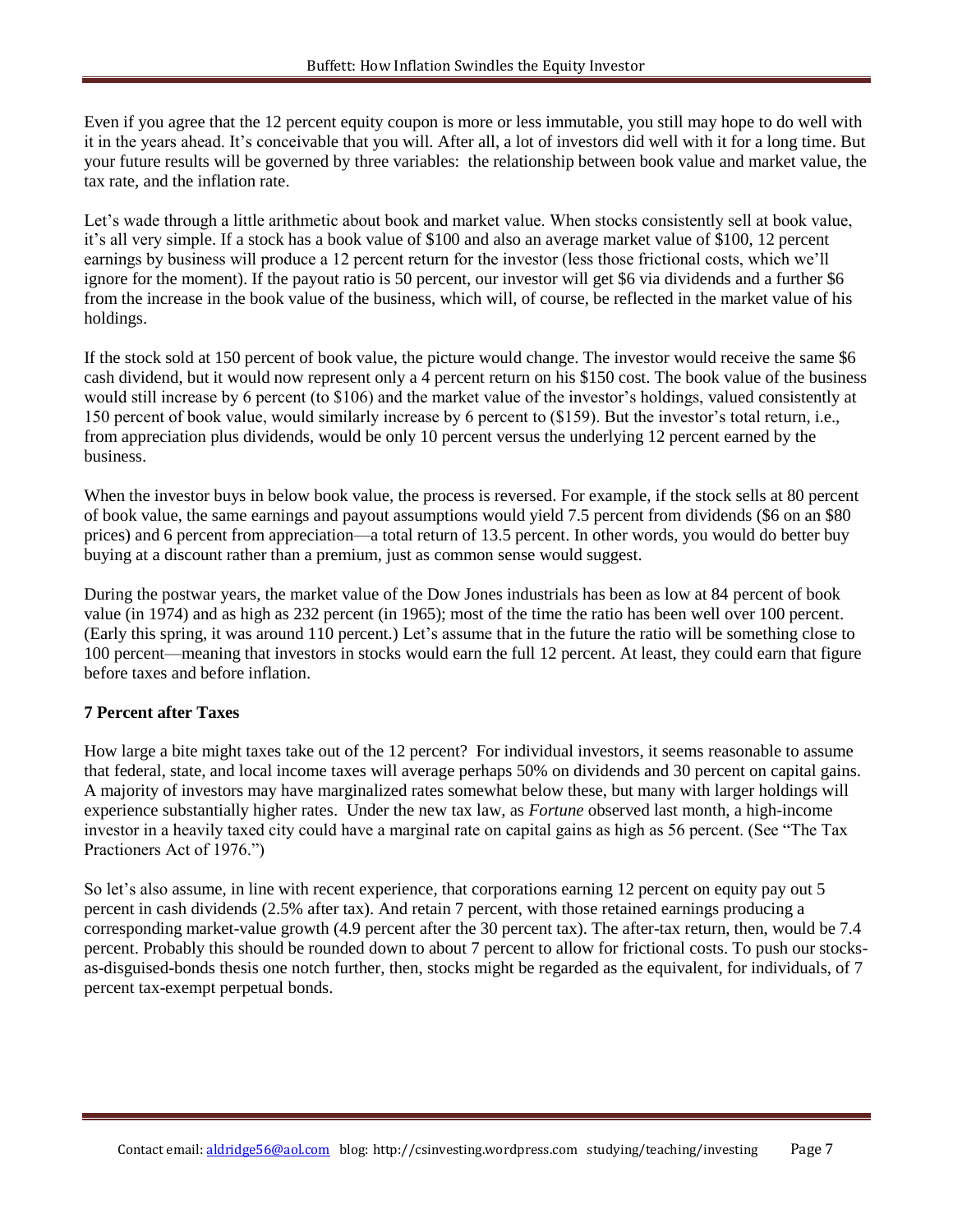### **The Number Nobody Knows**

Which brings us to the crucial question—the inflation rate. No one knows the answer on this one—including the politicians, economists, and Establishment pundits, who felt, a few years back, that with slight nudges here and there unemployment and inflation rates would respond like trained seals.

But many signs seem negative for stable prices: the fact that inflation is now worldwide; propensity of major groups in our society to utilize their electoral muscle to shift, rather than solve, economic problems; the demonstrated unwillingness to tackle even the most vital problems (e.g., energy and nuclear proliferation) if they can be post-poned; and a political system that rewards legislators with reelection if their actions appear to produce short-term benefits even though their ultimate imprint will be to compound long-term pain.

Most of those in political office, quite understandably, are firmly against inflation and firmly in favor of policies producing it. (This schizophrenia hasn't caused them to lose touch with reality, however; Congressmen have made sure that their pensions—unlike practically all granted in the private sector—are indexed to cost-of-living changes *after* retirement.)

Discussions regarding future inflation rates usually probe the subtleties of monetary and fiscal policies. These are important variables in determining the outcome of any specific inflationary equation. But, at the source, peacetime inflation is a political problem, not an economic problem. Human behavior, not monetary behavior, is the key. And when you very human politicians choose between the next election and the next generation, it's clear what usually happens.

Such broad generalizations do not produce precise numbers. However, it seems quite possible to me that inflation rates will average 7 percent in future years. I hope this forecast proves to be wrong. And it may well be. Forecasts usually tell us more of the forecaster than of the future. You are free to factor your own inflation rate into the investor's equation. But if you foresee a rate averaging 2 percent or 3 percent, you are wearing different glasses than I am.

So there we are: 12 percent before taxes and inflation; 7 percent after taxes and before inflation; and maybe zero (0) percent after taxes and inflation. It hardly sounds like a formula that will keep all those cattle stampeding on TV.

As a common stockholder you will have more dollars, but you may have no more purchasing power, Out with *Ben Franklin* (A penny saved is a penny earned") and in with *Milton Friedman* (A man might as well consume his capital as invest it").

### **What Widows Don't Notice**

The arithmetic makes it plain that inflation is a far more devastating tax than anything that has been enacted by our legislatures. The inflation tax has a fantastic ability to simply consume capital. It makes no difference to a widow with her savings in a 5 percent passbook account whether she pays 100 percent tax on her interest income during a period of zero inflation, or pays no income taxes during years of 5 percent inflation. Either way, he is ―taxed‖ in a manner that leaves her no real income whatsoever. Any money she spends comes right out of capital. She would find outrageous a 120 percent income tax, but doesn't seem to notice that 6 percent inflation is the economic equivalent.

If my inflation assumption is close to correct, disappointing results will occur not because the market falls, but in spite of the fact that the market rises. At around 920 early last month, the Dow was up fifty-five points from where it was ten years ago. But adjusted for inflation the Dow is won almost 345 points—from 865 to 520. And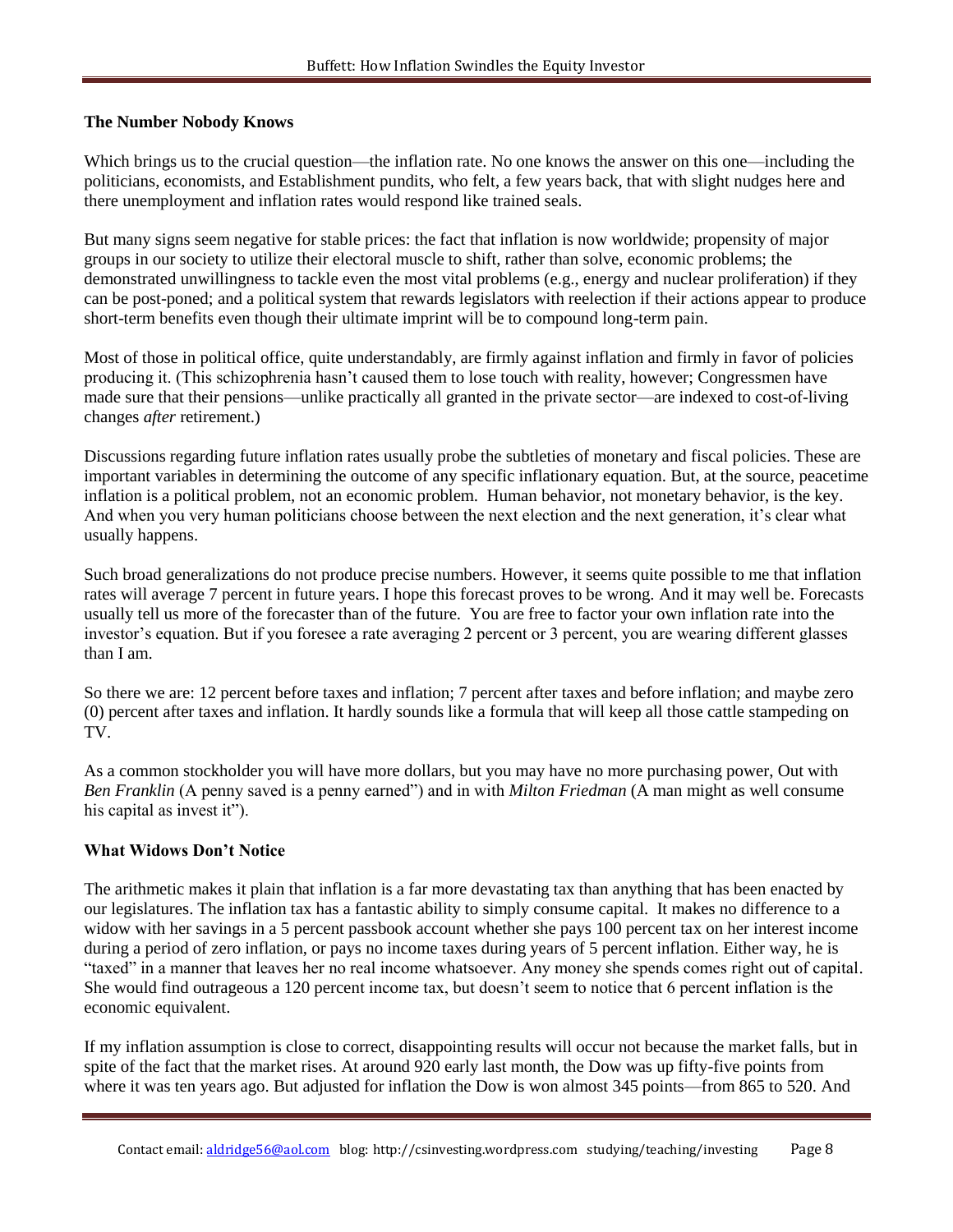about half of the earnings of the Dow had to be withheld from their owners and reinvested in order to achieve even that result.

In the next ten years, the Dow would be doubled just by a combination of the 12 percent equity coupon, a 40 percent payout ratio, and the present 110 percent ratio of market to book value. And with 7 percent inflation, investors who sold at 1800 would still be considerably worse off than they are today after paying their capitalgains taxes.

I can almost hear the reaction of some investors to these downbeat thoughts. It will be to assume that, whatever the difficulties presented by the new investment era; they will somehow contrive to turn in superior results for themselves. Their success is most unlikely. And in aggregate of course, impossible. If you feel you can dance in and out of securities in a way that defeats the inflation tax, I would like to be your broker—but not your partner.

Even so-called tax-exempt investors, such as pension funds and college endowment funds, do not escape the inflation tax. If my assumptions of a 7 percent earned each year as merely as a replenishment of purchasing power, endowment funds are earning *nothing* until they have outpaced the inflation treadmill. At 7 percent inflation and, say, overall investment returns of 8 percent, these institutions, which believe they are tax-exempt, are in fact paying "income taxes" of 87.5 percent.

# **The Social Equation**

Unfortunately, the major problems from high inflation rates flow not to investors but to society as a whole. Investment income is a small portion of national income, and if per capita real income could grow at a healthy rate alongside zero real investment returns, social justice might well be advanced.

A market economy creates some lopsided payoffs to participants. The right endowment of vocal chords, anatomical structure, physical strength, or mental powers can produce enormous piles of claim checks (stocks, bonds, and other forms of capital) on future national output. Proper selection of ancestors similarly can result in lifetime supplies of such tickets upon birth. If zero real investment returns delivered a bit greater portion of the national output from such stockholders to equally worthy and hardworking citizens lacking jack-pot producing talents, it would seem unlikely to pose such an insult to an equitable world as to risk Divine Intervention.

But the potential for real improvement in the welfare of workers at the expense of affluent stockholders is not significant. Employee compensation already totals twenty-eight times the amount paid out on dividends, and a lot of those dividends now go to pension funds, nonprofit institutions such as universities, and individual stockholders who are not affluent. Under these circumstances, if we now shifted all dividends of wealthy stockholders into wages—something we could do only once, like killing a cow (or, if you prefer, a pig)—we would increase real wages by less then we used to obtain from one year's growth of the economy.

### **The Russians Understand It Too**

Therefore, diminishment of the affluent, through the impact of inflation on their investments, will not even provide material short-term aid to those who are not affluent. Their economic well-being will rise or fall with the general effects of inflation on the economy. And those effects are not likely to be good.

Large gains in real capital, invested in modern production facilities are required to produce large gains in economic well-being. Great labor availability, great consumer wants, and great government promises will lead to nothing but great frustration without continuous creation and employment of expensive new capital assets throughout industry. That's an equation understood by Russians as well as Rockefellers. And it's one that has been applied with stunning success in West Germany and Japan. High capital-accumulation rates have enabled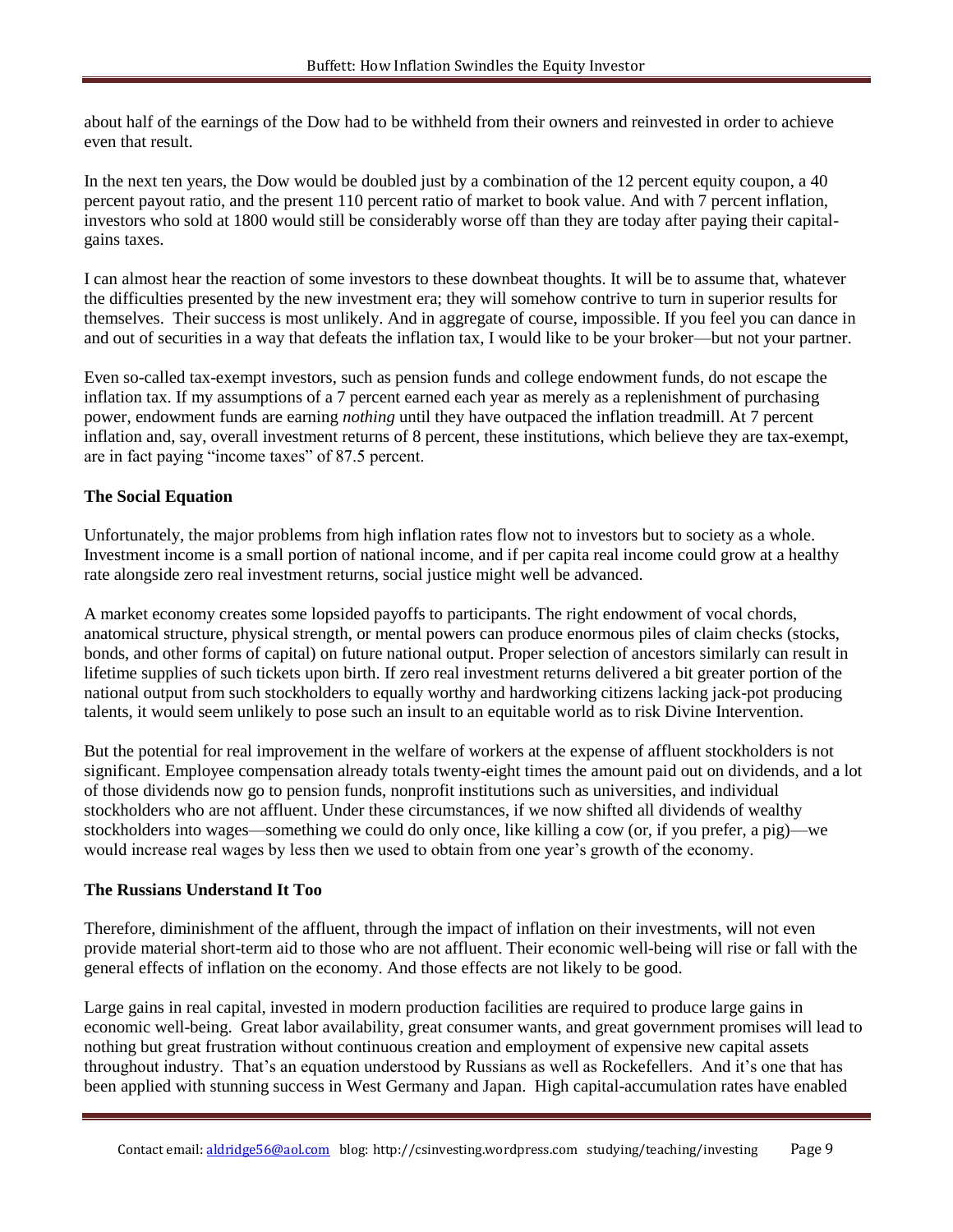those countries to achieve gains in living standards at rates far exceeding ours, even though we have enjoyed much the superior position in energy.

To understand the impact of inflation upon real capital accumulation, a little math is required. Come back for a moment to that 12 percent return on equity capital. Such earnings are stated after depreciation, which presumable will allow replacement of present productive capacity—if that plant and equipment can be purchased in the future at prices similar to their original cost.

### **The Way It Was**

Let's assume that about half of earnings are paid out in dividends, leaving 6 percent of equity capital available to finance future growth. If inflation is low—say, 2 percent—a large portion of that growth can be real growth in physical output. For under these conditions, 2 percent more will have to be invested in receivables, inventories, and fixed assets next year just to duplicate this year's physical output—leaving 4 percent for investment in assets to produce more physical goods. The 2 percent finances illusory dollar growth reflecting inflation and the remaining 4 percent finances real growth. If population growth is 1 percent, the 4 percent gain in real output translates into a 3 percent gain in real per capita net income. That, very, roughly, is what used to happen in our economy.

Now move the inflation rate to 7 percent and compute what is left for real growth after the financing of the mandatory inflation component. The answer is nothing—if dividend policies and leverage ratios remain unchanged. After half of the 12 percent earnings are paid out, the same 6 percent is left, but it is all conscripted to provide the added dollars needed to transact last year's physical volume of business.

Many companies, faced with no real retained earnings with which to finance physical expansion after normal dividend payments, will improvise. How, they will ask themselves, can we stop or reduce dividends without risking stockholder wrath? I have good news for them: a ready-made set of blueprints is available.

In recent years the electric-utility industry has had little or no dividend-paying capacity. Or, rather, it has had the power to pay dividends if investors agree to buy stock from them. In 1975 electric utilities paid common dividends of \$3.3 billion and asked investors to return \$3.4 billion. Of course, they mixed in a little solicit – *Peter-to-Pay-Paul* technique so as not to acquire a Con Ed reputation. Con Ed, you remember, was unwise enough in 1974 to simply tell its shareholders it didn't have the money to pay the dividend. Candor was rewarded with calamity in the market place.

The more sophisticated utility maintains—perhaps—increases the quarterly dividend and then asks shareholders (either old or new) to mail back the money. In other words, the company issues new stock. This procedure diverts massive amounts of capital to the tax collector and substantial sums to underwriters. Everyone, however, seems to remain in good spirits (particularly the underwriters).

# **More Joy at A.T. &T.**

Encouraged by such success, some utilities have devised a further shortcut. In this case, the company declares the dividend, the shareholder pays the tax, and –presto—more shares are issued. No cash changes hands, although the IRS, spoilsport as always, persists in treating the transaction as if it had.

A. T. &T., for example, instituted a dividend-reinvested program in 1973. This company, in fairness, must be described as very stockholder-minded, and its adoption of this program, considering the folkways of finance, must be regarded as totally understandable. But the substance of the program is out of *Alice in Wonderland.*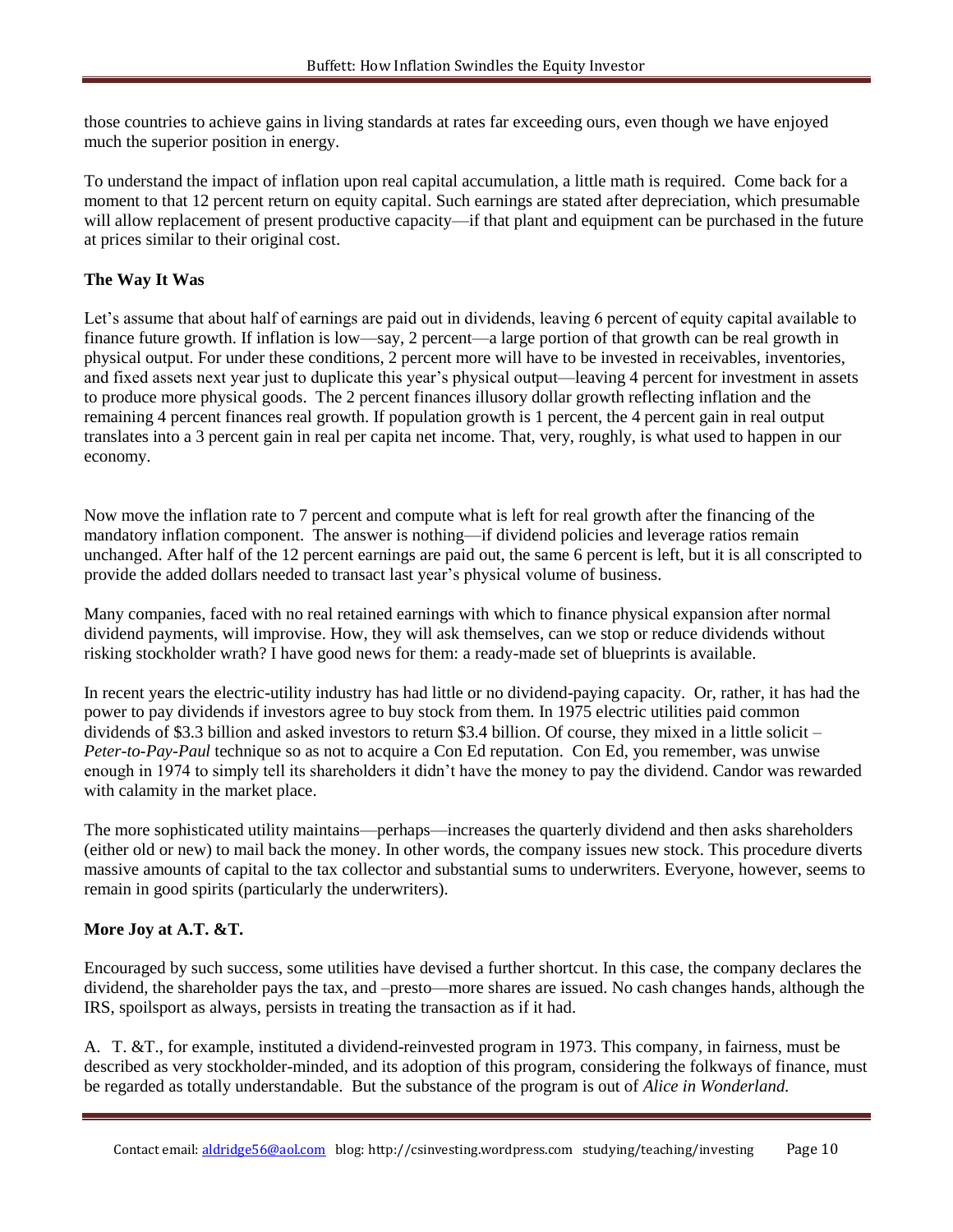In 1976, A. T. & T. paid \$2.3 billion in cash dividends to about 2.9 million owners of its common stock. At the end of the year, 648,000 holders (up from 601,000 the previous year) reinvested \$432 million (up from \$327 million) in additional shares supplied directly by the company.

Just for fun, let's assume that all A.T. & T. shareholders ultimately sign up for this program. In that case, no cash at all would be mailed to shareholders—just when Con Ed passed a dividend. However, each of the 2.9 million owners would be notified that he should pay income taxes on his share of the retained earnings that had that year been called a "dividend." Assuming that "dividends" totaled \$2.3 billion, as in 1976, and that shareholders paid an average tax of 30 percent on these, they would end up, courtesy of this marvelous plan, paying nearly \$700 million to the IRS. Imagine the joy of shareholders, in such circumstances, if the directors were then to double the dividend.

### **The Government Will Try to Do it.**

We can expect to see more use of disguised payout reductions as business struggles with the problem of real capital accumulation. But throttling back shareholders somewhat will not entirely solve the problem. A combination of 7 percent inflation and 12 percent returns will rescue the stream of corporate capital available to finance real growth.

And so, as conventional private capital-accumulation methods falter under inflation, our government will increasingly attempt to influence capital flows to industry, either unsuccessfully as in England or successfully as in Japan. The necessary cultural and historical underpinnings for a Japanese-style enthusiastic partnership of governments, business, and labor seems lacking here. If we are lucky, we will avoid following the English path, where all segments fight over division of the pie rather than pool their energies to enlarge it.

On balance, however, it seems likely that we will hear a great deal more as the years unfold about underinvestment, stagflation, and the failures of the private sector to fulfill needs.

### **Inflation**

A further, particularly ironic, punishment is inflicted by an inflationary environment upon the owners of the "Bad" business. To continue operating in its present mode, such a low-return business usually must retain much of its earnings - no matter what penalty such a policy produces for shareholders.

Reason would prescribe just the opposite policy. An individual, stuck with a 5% bond with many years to run before maturity, does not take the coupons from that bond and pay one hundred cents on the dollar. Instead, he takes those coupons from his low-return bond and-if inclined to reinvest-looks for the highest return with safety currently available. Good money is not thrown after bad. What makes sense for the bondholder makes sense for the shareholder. Logically, a company with historic and prospective high returns on equity should retain much or all of its earnings so that shareholders can earn premium returns on enhanced capital. Conversely, low returns on corporate equity would suggest a very high dividend payout so that owners could direct capital toward more attractive areas. (The Scriptures concur. In the parable of the talents, the two high-earning servants are rewarded with 100% retention of earnings and encouraged to expand their operations. However, the non-earning third servant is not only chastised--"wicked and slothful" - but also is required to redirect all of his capital to the top performer. *Matthew 25: 14-30).*

When prices continuously rise, the "bad" business must retain every nickel that it can. Not because it is attractive as a repository for equity capital, but precisely because it is so unattractive, the low-return business must follow a high retention policy. If it wishes to continue operating in the future as it has in the past-and most entities, including businesses, do-it simply has no choice.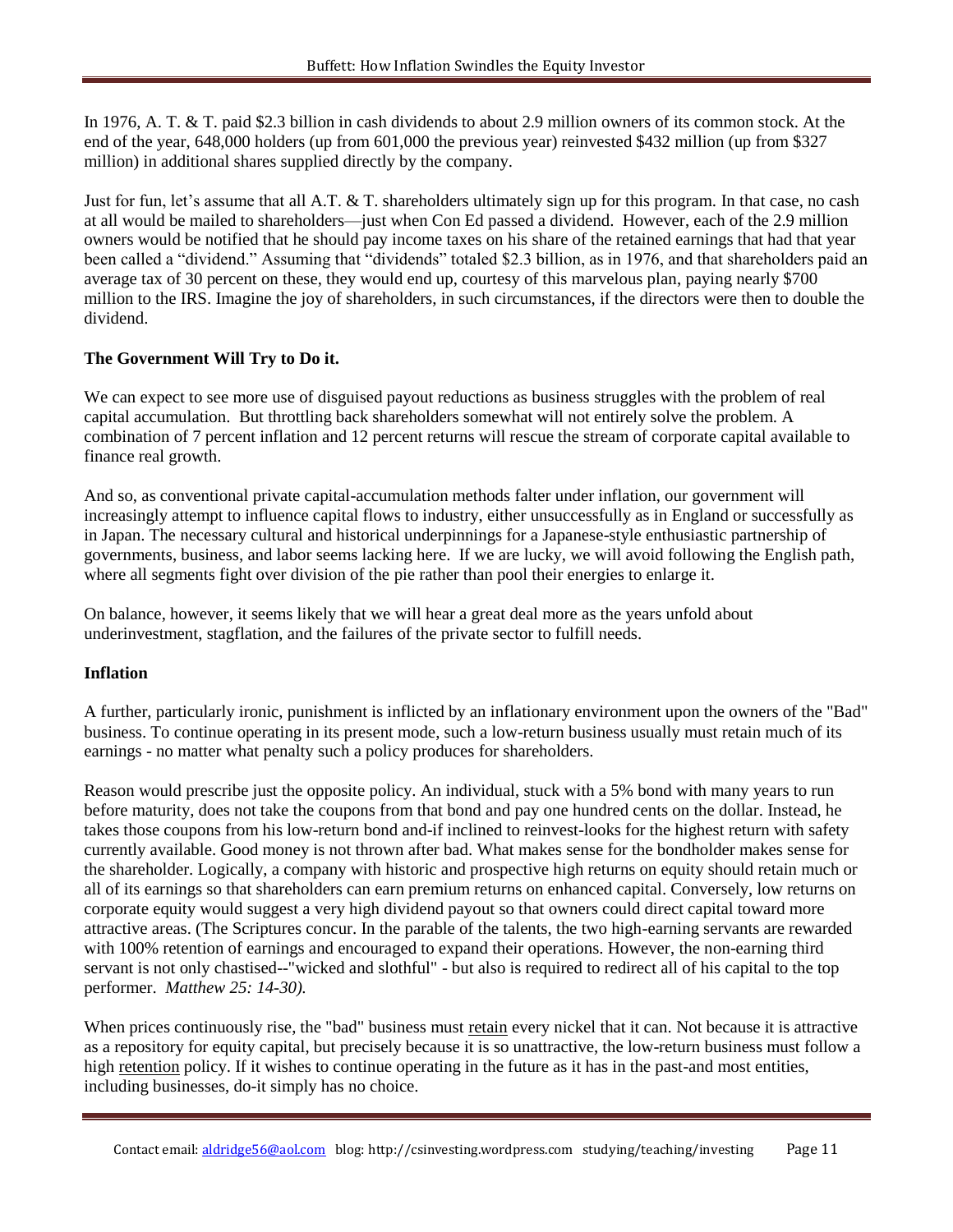For inflation acts as a gigantic corporate tapeworm. That tapeworm preemptively consumes its requisite daily diet of investment dollars regardless of the health of the host organism.

Whatever the level of reported profits (even if nil), more dollars for receivables, inventory and fixed assets are continuously required by the business in order to merely match the unit volume or the previous year. The less prosperous the enterprise, the greater the proportion of available sustenance claimed by the tapeworm. A business earning 8% or 10% on equity often has no leftovers for expansion, debt reduction or "real" dividends. The tapeworm of inflation simply cleans the plate. (The low-return company's inability to pay dividends, understandably, is often disguised. Corporate America increasingly is turning to dividend reinvestment plans, sometimes even embodying a discount arrangement that all but forces shareholders to reinvest. Other companies sell newly issued shares to Peter in order to pay dividends to Paul. Beware of "dividends" that can be paid out only if someone promises to replace the capital distributed.)

END

----

2008 Notes:

While a number of simple measures of valuation have also been useful over the years, even metrics such as priceto-peak earnings have been skewed by the unusual **profit margins we observed at the 2007 peak, which were about 50% above the historical norm - reflecting the combination of booming and highly leveraged financial sector profits as well as wide margins in cyclical and commodity-oriented industries.** Accordingly, using price-to-peak requires the additional assumption that the profit margins observed in 2007 will be sustained indefinitely. Our more comprehensive measures do not require such assumptions, and reflect both direct estimates of normalized earnings, and compound estimates derived from revenues, profit margins, book values, and returnon-equity.

--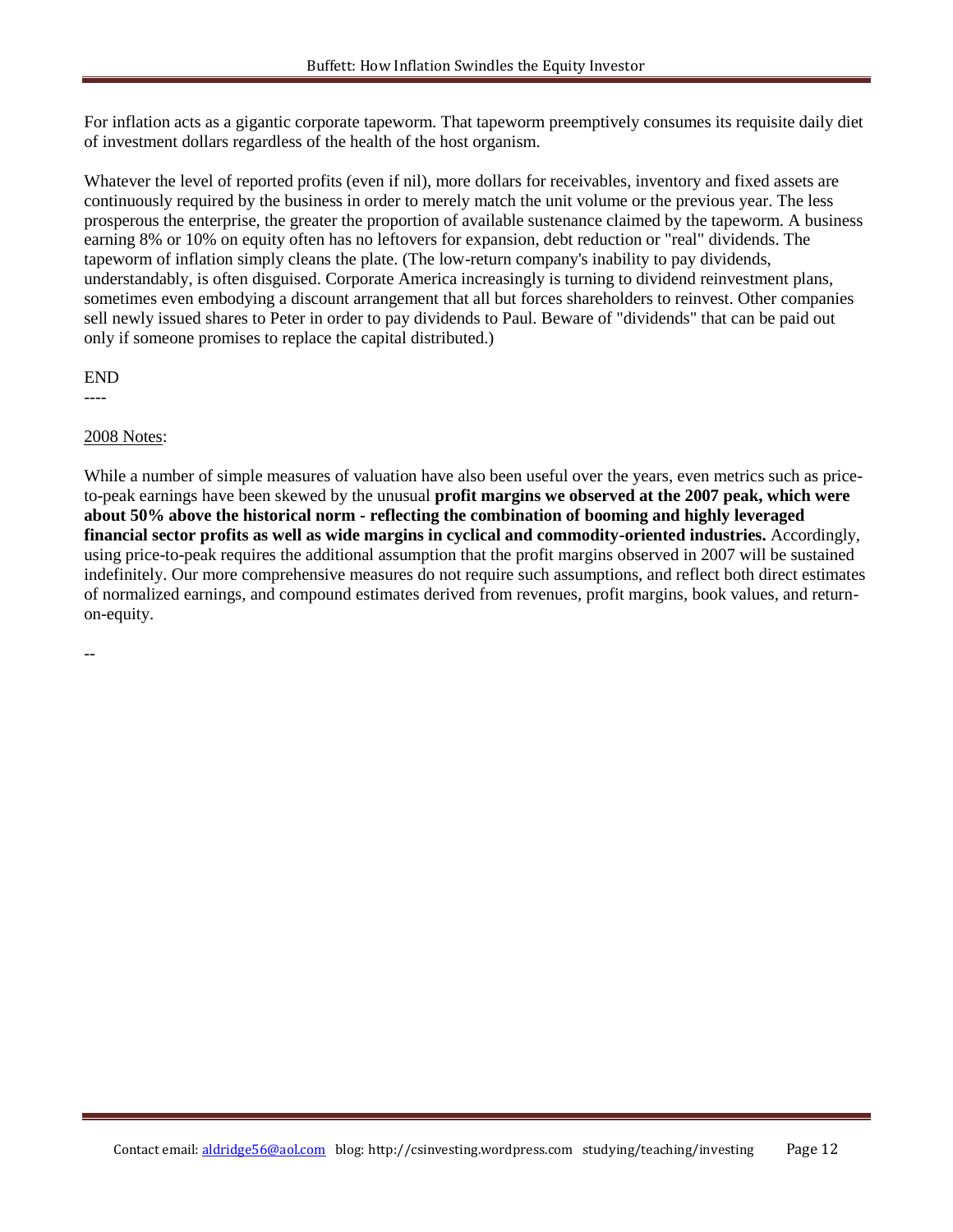*This is a good post from http://www.gannononinvesting.com/* 

# *A blog written by a self-taught investor.*

*I attach it here because it reinforces the points made in Buffett"s great article. Read it and reap.* 

A reader sent me an email asking me why the company shown in [my blind stock valuation contest](http://www.gannononinvesting.com/blog/how-much-would-you-pay-for-this-stock-blind-stock-valuation.html) has free cash flow that's so much lower than reported earnings.

Let's look at something [Warren Buffett](http://www.gurufocus.com/StockBuy.php?GuruName=Warren+Buffett) said in [his 2009 letter to shareholders:](http://www.berkshirehathaway.com/letters/letters.html)

*"Our BNSF operation, it should be noted, has certain important economic characteristics that resemble those of our electric utilities. In both cases we provide fundamental services that are, and will remain, essential to the economic well-being of our customers, the communities we serve, and indeed the nation. Both will require heavy investment that greatly exceeds depreciation allowances for decades to come…."*

Without giving too much away, the mystery company in [the blind stock valuation exercise](http://www.gannononinvesting.com/blog/how-much-would-you-pay-for-this-stock-blind-stock-valuation.html) fits that description.

But why does any company fit that description?

Why would a company require capital spending *"that greatly exceeds depreciation allowances"* not just for one year or two but decade after decade?

The answer is inflation.

Now, before I get into illustrating why railroads all vastly overstate their true economic earnings, I want to stress that this overstatement is not caused by fraud or management's desire to mislead. If investors are misled, it's only because they look at the P/E ratio without looking at free cash flow.

It is well known that railroads can't pay out all their earnings in dividends. The big reason for this is that some of those stated earnings are completely illusory.

It's an earnings mirage.

This railroad earnings mirage come from a continual gap between capital spending and depreciation. Year after year, railroads spend more on new property than they count as a replacement expense. In other words, the "upkeep" expense at railroads is vastly understated. This causes vastly overstated earnings.

Railroads depreciate against the original cost of their old assets. But they replace their old assets with new assets. Because of inflation, replacing any asset bought or built in 1991 with an identical one in 2011 will cost more money.

Depreciation doesn't adjust for cost inflation.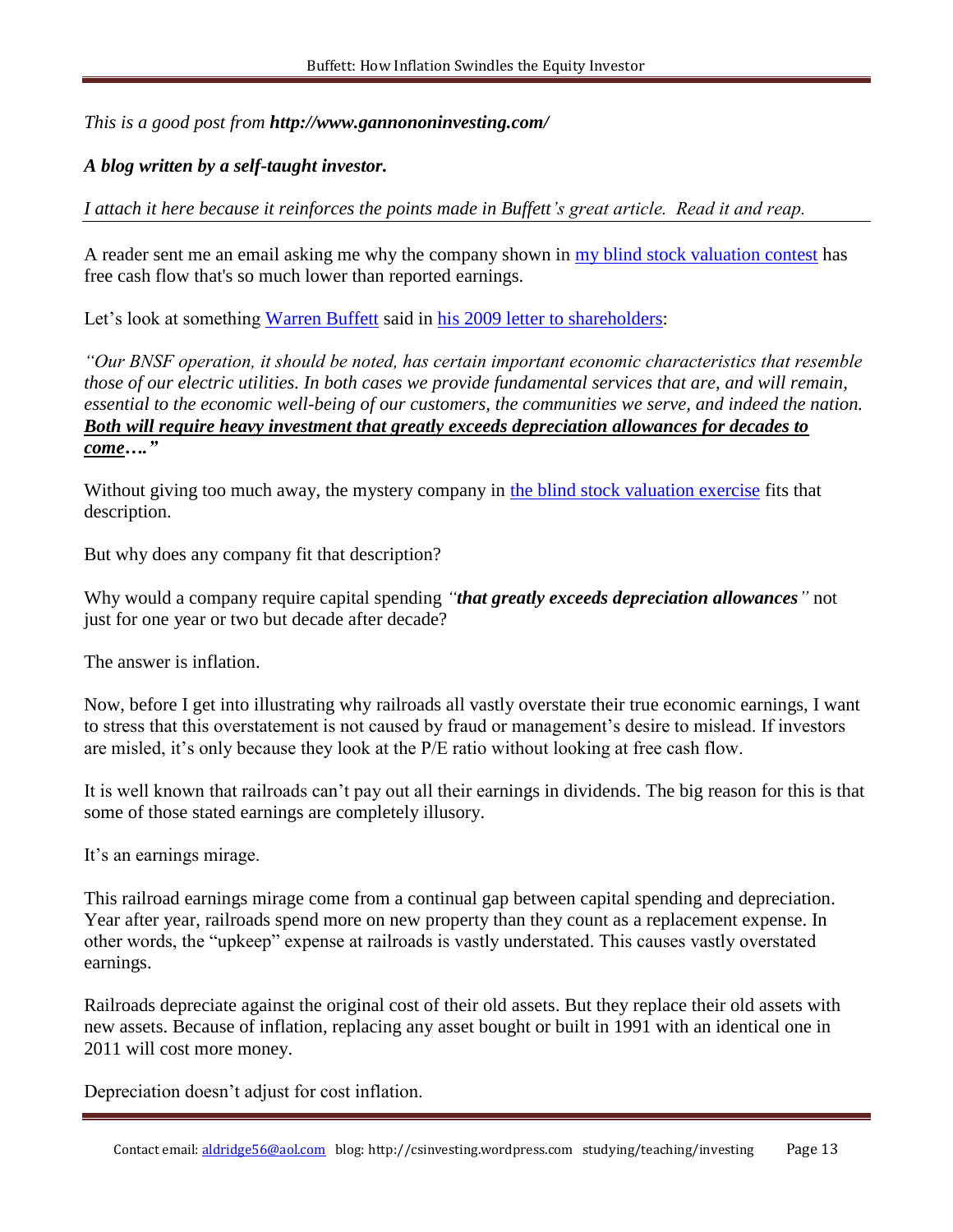Obviously, inflation isn't specific to railroads. But an inflation rate of say 2% a year makes little difference when you're replacing an asset after 1 or 2 or 3 years.

Inflation makes a huge difference when you're replacing an asset after 10 or 15 or 20 years.

A movie ticket cost \$4.20 in 1991. Try getting a replacement ticket for \$4.20 today.

Railroads tend to have free cash flow that is no greater than about 50% of their reported earnings. That's true of American railroads over the last 15 years or so (when inflation ran 2% a year using the GDP deflator). A couple railroads had free cash flow - the actual amount they could have paid in dividends each year - running around half of earnings. Most actually did even worse than that. This means their earnings don't all come in the form of cash.

Some of the 50% difference was caused by capital spending meant to grow the business. But a lot of that 50% difference between net income and free cash flow was caused by a gap between depreciation expense and the actual cost required to replace the railroad's assets.

Depreciation charges were too low relative to the actual cash upkeep needed to maintain the same assets and do the same volume of business.

That's bound to happen if railroads are replacing equipment that's 15 or 20 years old. Obviously, inflation makes the replacement cost higher than the original cost.

Yet depreciation isn't adjusted for inflation.

Companies depreciate against the original cost of the asset they use up over those 15 or 20 years. So if they buy something for \$1,000 that will last 20 years they charge themselves \$50 a year (\$1,000 / 20 years = \$50/year). But even if inflation is just 3% a year over the next 20 years, the actual replacement cost when the thing breaks down in 2031 will be \$1,800. It'll be \$2,200 if inflation is 4%.

Let's assume inflation will be 3% over the asset's 20 year life. That means the replacement cost of something we buy in 2011 and replace in 2031 will be \$1,800 in 2031 for every \$1,000 we pay today.

If instead of depreciating against the original \$1,000 cost we make up a non-GAAP fantasy account I'll call "Provision for Future Equipment Replacement" we might use a straight-line method where we take the actual replacement cost (\$1,800) in 2031 and space it out evenly over 20 years. \$1,800 divided by 20 years equals \$90 a year.

So, we'd report depreciation of \$50 a year under the original cost method - assuming 3% inflation - even though we know full well that we have to set aside \$90 a year for the actual replacement cost of the equipment in 2031 if we live in a world of 3% inflation. That means our owner earnings should be reduced by multiplying depreciation by 1.8 ( $\frac{90}{\$50} = 1.8$ ). So, economic depreciation is really 1.8 times the depreciation we put on the books.

If you look at a group of 5 or 10 railroads, power companies, etc. you'll get a feel for how long the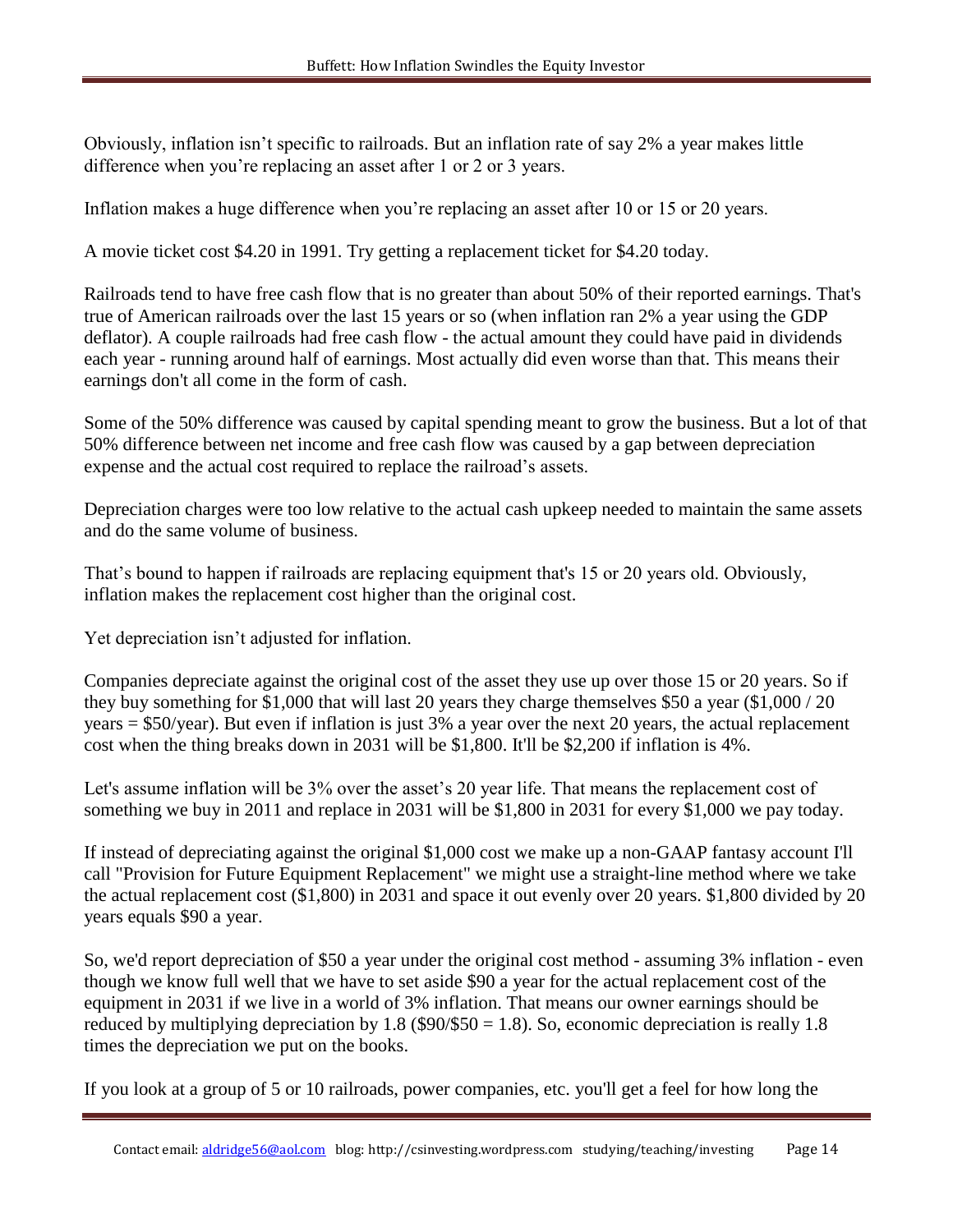useful life of their entire business is. A big clue is property, plant, and equipment / capital spending. If a no-growth business has \$32,000 of PP&E and \$2,000 in capital spending, it's shedding and regrowing its PP&E skin at a rate of once every 16 years (since it's replacing 1/16th this year). That's how long the business's life span is. It has to regenerate all its tangible assets every 16 years.

This is only meaningful for an asset heavy business like a railroad. It's not a relevant calculation for businesses that depend primarily – or entirely – on their current assets to produce earnings.

And all of this is in nominal terms. In reality, the company's property, plant, and equipment isn't being replaced every 17 years in a business where annual capital spending is 6% of PP&E (1/0.06 = 16.67). It's not like you're replacing the same 100 miles of track every 17 years. It's more like you're replacing the same \$100 worth of track every 17 years. How much track \$100 buys changes over the years.

Why should you care how long it takes a business to shed and regrow its balance sheet skin?

It gives you a clue as to how inflation is disguising the economic reality behind the reported earnings. Only businesses that are very asset heavy will be affected by inflation in this way.

But – even among asset heavy businesses – there's a big difference between a business that replaces those tangible assets every 6 years and a business that replaces those tangible assets every 16 years.

A business that replaces its tangible assets every 6 years will be depreciating some of those assets in 2005 dollars instead of 2011 dollars. But a business that replaces its tangible assets every 16 years will be depreciating some of those assets in 1995 dollars instead of 2011 dollars.

Railroads are an odd business in that their assets don't have to be replaced very often. It's just that they have to use unfathomable amounts of assets to move stuff around. Some other asset heavy businesses – especially very dense, very heavily used networks – have high capital spending but short asset lives.

Their depreciation expense is more accurate even though they're also big capital spenders, because the original cost of their assets is always closer to the replacement cost of those same assets.

None of this would be true if we lived in a non-inflationary world. But since the 1940s, we in the United States have tended to have more or less constant inflation. Prices never really fall for very long. And they rise ever higher over time.

The result is that our companies understate their depreciation expense in proportion to the age of the assets chewed up by their day-to-day operations.

Ravi Nagarajan of **Rational Walk** sent me an email where he mentioned that some industries do a good job of breaking down capital spending and explaining depreciation. That's true. The two examples he gave were railroads and offshore oil drillers.

If you're wondering about how railroads calculate depreciation, there's a note in each company's 10-K that explains how it calculates depreciation.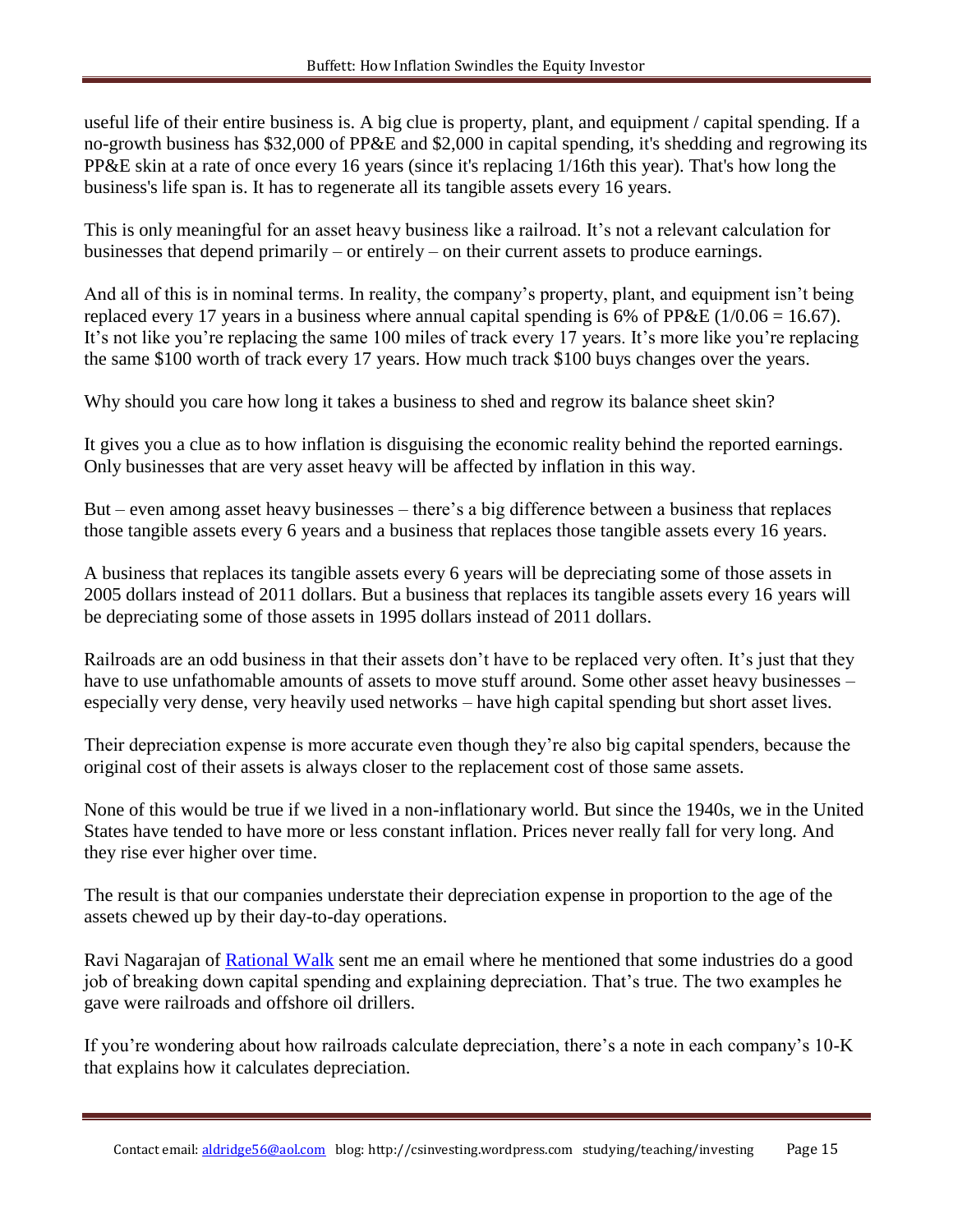Here is note #10 from the **Union Pacific [\(UNP\)](http://www.gurufocus.com/StockBuy.php?symbol=UNP)** 10-K:

*"…Properties and equipment are carried at cost and are depreciated on a straight-line basis over their estimated service lives, which are measured in years, except for rail in high-density traffic corridors (i.e., all rail lines except for those subject to abandonment, yard and switching tracks, and electronic yards), which are measured in millions of gross tons per mile of track…"*

Basically, Union Pacific is saying that they don't adjust their depreciation charges for inflation. They just take the original cost of the property and depreciate it using one of two methods.

The easiest way to think of the two depreciation methods is to imagine a hammer and an anvil. The property is the hammer. You can either set aside money to pay for a new hammer in equal installments every day or in equal installments every time the hammer strikes the anvil. For something like a hammer, the economically accurate way to depreciate the asset is based on the number of anvil strikes, because the anvil will eventually destroy the hammer. Time doesn't destroy hammers. Anvils destroy hammers.

Always ask what forces a company to replace its assets.

Is it time? Is it use? Is it technology? Or is it customer taste?

The best asset is one that can survive all those changes.

The worst asset is one that can't survive any of those changes.

Twenty years ago – back in 1991 – this is [what Warren Buffett told a group of Notre Dame Students:](http://www.tilsonfunds.com/motley_berkshire_warren_speeches.php)

*"The telephone company (AT&T), with the patents, the MBAs, the stock options, and everything else, had one problem, and that problem is illustrated by those figures on that lower left hand column. And those figures show the plant investment in the telephone business. That"s \$47 billion, starting off with, growing to \$99 billion over an eight or nine year period. More and more and more money had to be tossed in, in order to make these increased earnings, going from \$2.2 billion to \$5.6 billion. So, they got more money, but you can get more money from a savings account if you keep adding money to it every year. The progress in earnings that the telephone company made was only achievable because they kept on shoving more money into the savings account and the truth was, under the conditions of the "70s, they were not getting paid commensurate with the amount of money that they had to shove into the pot, whereas Lord Thompson, once he bought the paper in Council Bluffs, never put another dime in. They just mailed money every year. And as they got more money, he bought more newspapers. And, in fact, he said it was going to say on his tombstone that he bought newspapers in order to make more money in order to buy more newspapers. The idea was that, essentially, he raised prices and raised earnings there every year without having to put more capital into the business. One is a marvelous, absolutely sensational business, the other one is a terrible business."* 

So why did [Warren Buffett](http://www.gurufocus.com/StockBuy.php?GuruName=Warren+Buffett) buy Burlington Northern?

That's a great question. Buffett has given some clues. His best explanation is probably what he told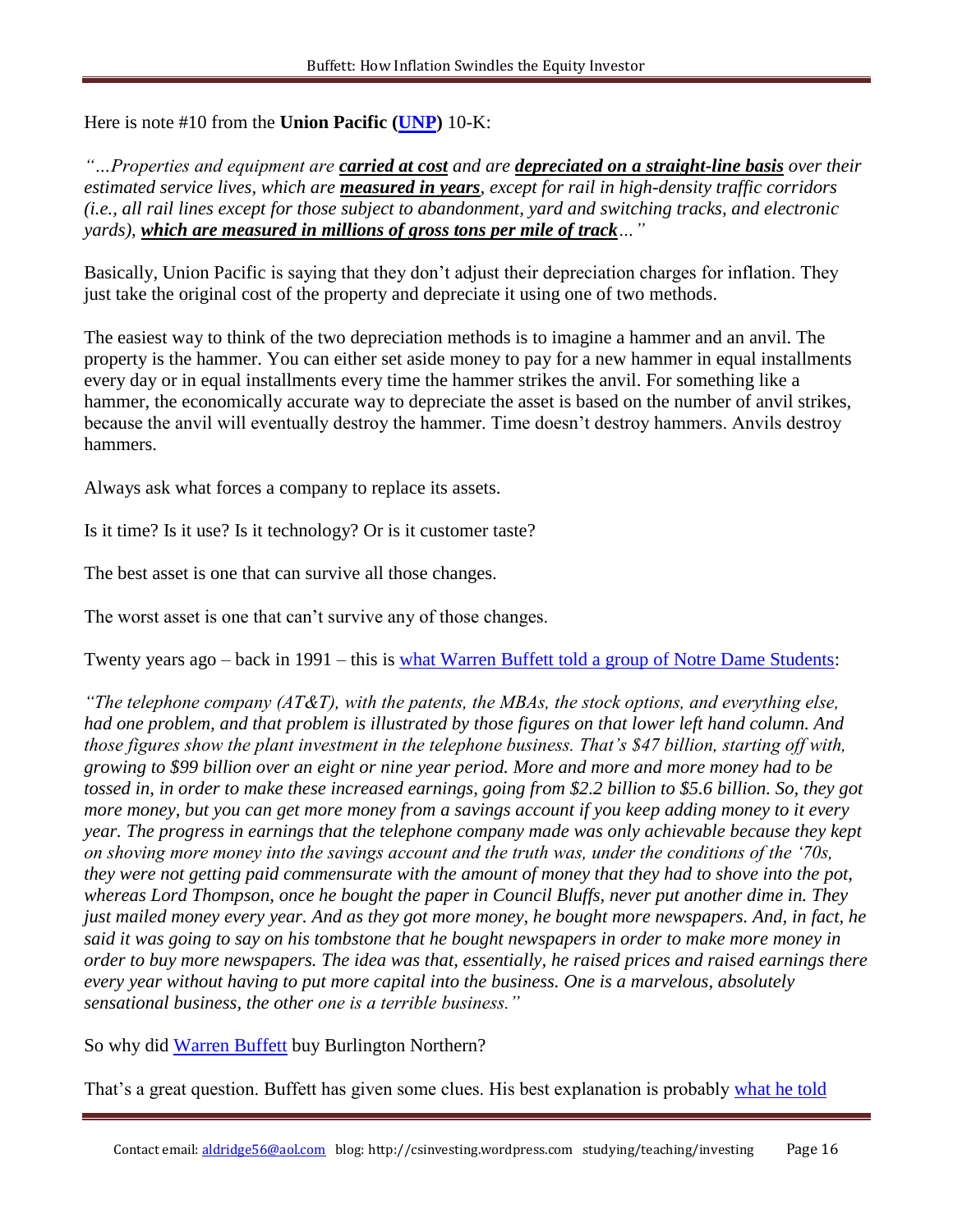## [Charlie Rose.](http://www.charlierose.com/view/interview/10711)

Since I don't agree with Buffett's purchase, I can't do his argument justice.

I just have no interest in owning a railroad. It's not a business I want to be in. That may be close minded. But that's the truth.

What I wanted to do here is just make sure that the folks who **are** interested in buying railroads aren't overly fixated on the P/E ratio.

A railroad's reported earnings are not comparable to reported earnings in other industries.

### **3.** [Rnagarajan](http://www.gurufocus.com/ic/space.php?uid=54287) says on **Jan 23, 2011 at 9:30 AM**:

Very interesting and insightful article. I think part of the answer regarding Buffett's decision to purchase BNSF is related to the deregulation that took place after passage of the Staggers Act in 1980. While it took the industry some time to show the benefits of deregulation, the performance over the past several years (and particularly during the recession) has demonstrated the incredible operating efficiencies of the rail network in general and the advantages over trucking given rising fuel costs and our increasingly decrepit interstate highway system. While maintenance capex is meaningfully higher than depreciation for the reasons noted in the article, inflation also has the effect of increasing the value of the existing network, so there are two sides to the coin. For example, when Berkshire purchased BNSF, the purchase price allocation assigned significantly more value to property, plant, and equipment than the predecessor company's prior carrying value.

In any event, I've been looking at BNSF and rails closely in recent days as part of my work on an upcoming report on Berkshire. I think the following data presents some revealing stats about the industry as a whole and BNSF in particular. An interesting observation is that the operating ratio for 2010 is likely to be at or near 70% - a historically excellent figure. Union Pacific has also reported excellent results - thanks to operating leverage and the industry's recovery in 2010.